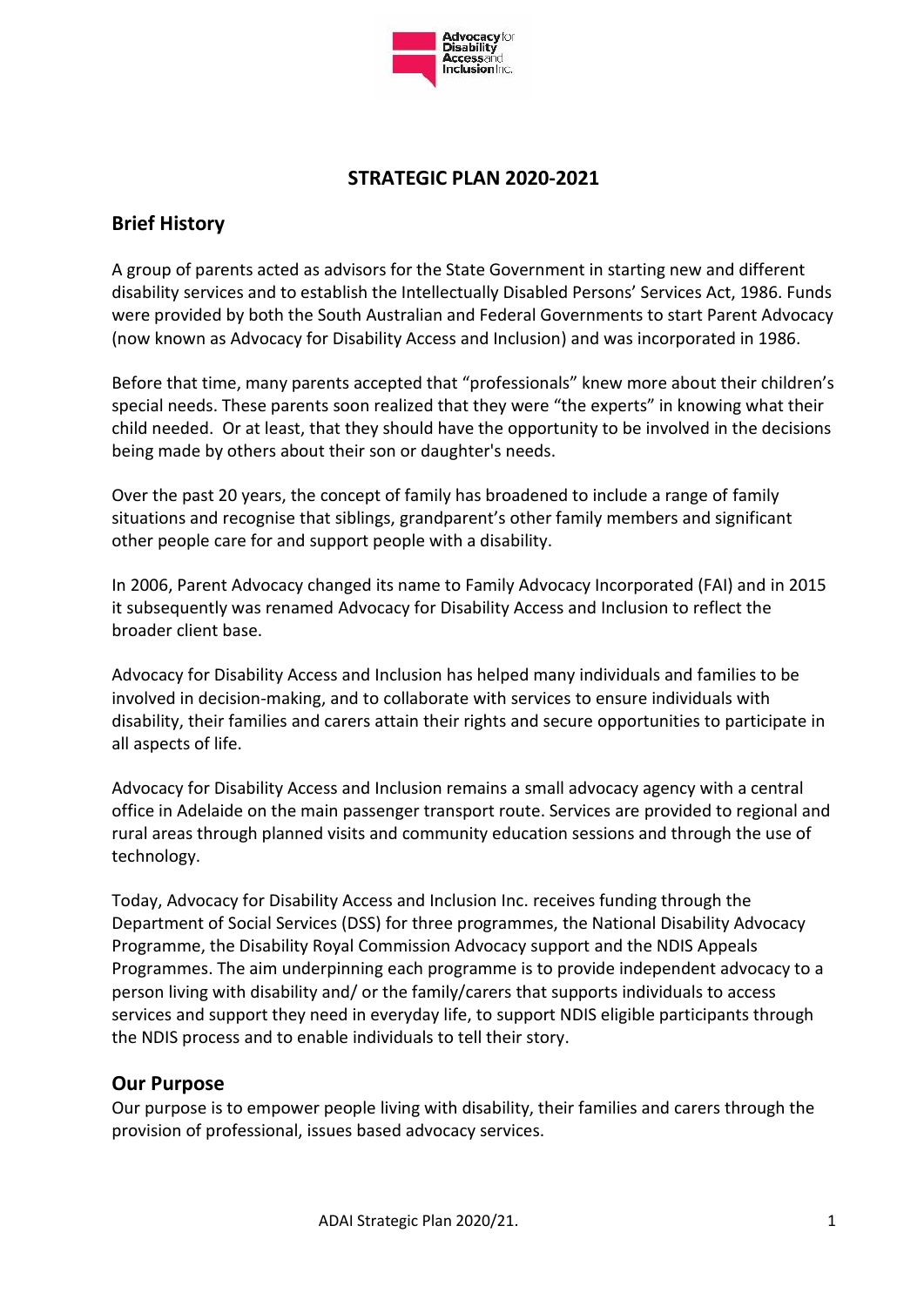

# **Our Aim**

Our aim is to support individuals to build their capacity to represent themselves and fully participate in decision making that affects their lives.

## **Our Model**

ADAI is here to support someone to make decisions and navigate services. The ADAI model empowers people through…

- **A – Advocacy –** our model is short term issues based support for individuals living with a disability, their families and/or carers. Advocacy occurs at a time when the individual feels most vulnerable or disadvantaged.
- **D – Discussion-** to enable individuals to make informed decisions.
- **V - Voice -** provides a safe environment to have your say and feel valued.
- **O - On the side of the person**, by building trust in partnership with client/advocate and other services for mutual resolution.
- **C - Connection** and engagement with local community
- **A - Access to services** and referred when required
- **C - Capacity –** to build and develop individual strengths and skills to empower own self advocacy
- **Y - Your rights**  knowing your responsibilities and to be able to exercise your rights leads to control of your own life.

## **Our Values**

We act with integrity, support independence, and:

- Are Respectful
- Are Resourceful
- Are Inclusive
- Are Accountable and
- Treat people with Dignity.

## **Our Strategic Objectives**

Further to these aims, the strategic objectives of the organisation include:

- 1. To enable individuals with disability, their families and carers to access and attain their rights and entitlements under the United Nations Convention on the Rights of People with Disability.
- 2. To continue to provide quality individual advocacy and support for people with disability to enable them to further develop skills and capacity to advocate for themselves.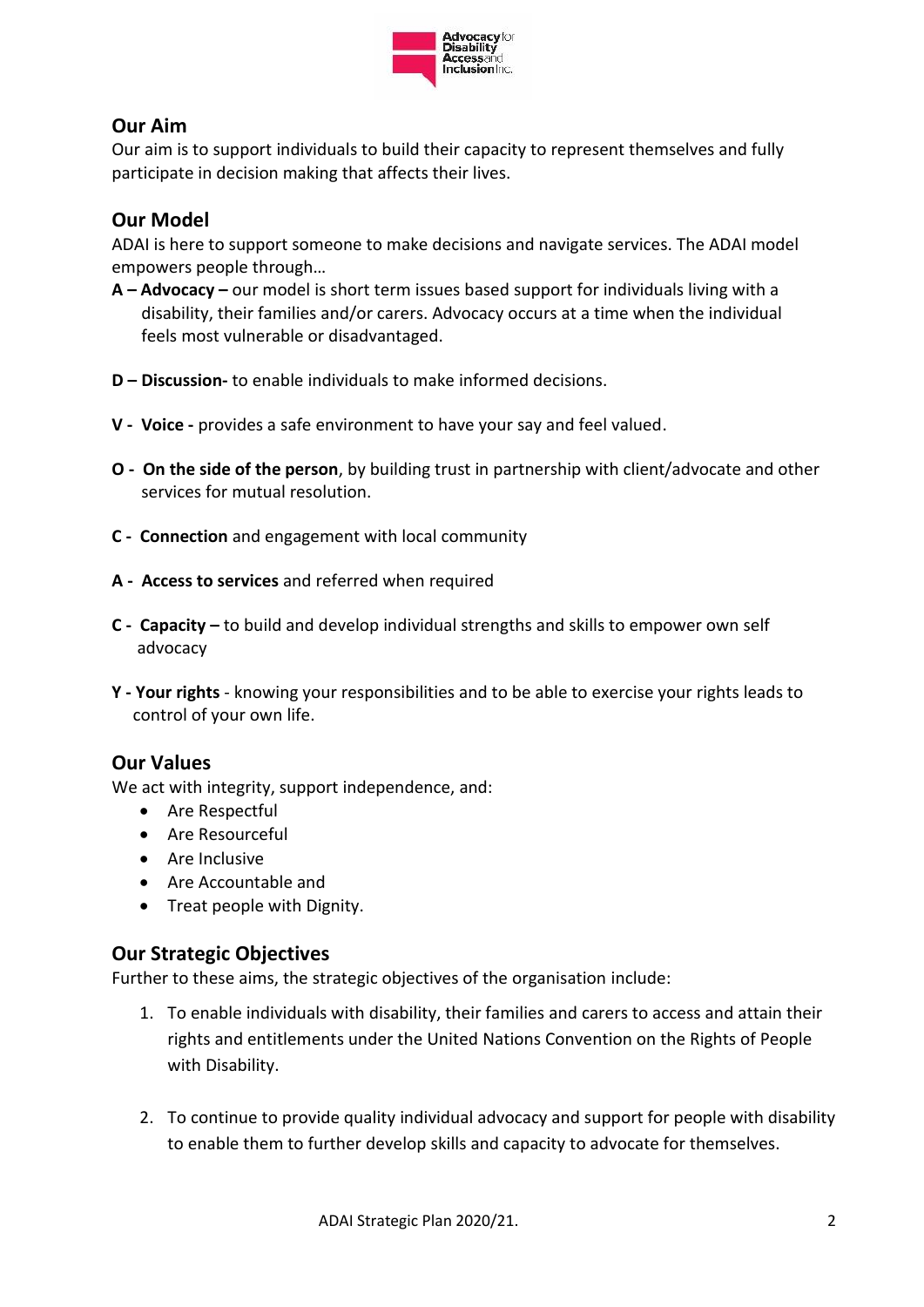

- 3. To promote Advocacy for Disability Access and Inclusion Inc. as the preferred disability advocacy agency in South Australia for people with disability, their families and carers.
- 4. To work collaboratively with other disability and community services to maximize outcomes and benefits for people with disability, their families and carers.
- 5. To operate in accordance with accepted best practice principles in all aspects of our organisation.
- 6. To source additional revenue in order to broaden the organisation's participation in the disability arena
- **7.** To contribute to and incorporate changes that occur as a result of the continuing rollout and development of NDIS.

# **Business Plan/Action Plan:**

**1.** To enable individuals with disability, their families and carers to access and attain their rights and entitlements under the United Nations Convention on the Rights of People with Disability.

### **Key Performance Indicators:**

- 1.1. Know and understand the principles, articles and applications of the United Nations Convention on the Rights of People with Disability
- 1.2 In accordance with the Board Governance and Recruitment Policies ensure, where possible, representation of people with disability, their families and carers.
- 1.3 Develop and access resources that enhance people's knowledge and understanding of their rights and entitlements.
- **2.** To continue to provide quality individual advocacy and support for people with disability to enable them to further develop skills and capacity to advocate for themselves.

## **Key Performance Indicators:**

- 2.1 Comply with service agreement requirements of the Department of Social Services for the National Disability Advocacy Program, NDIS Appeals Program and the Royal Commission into Disability advocacy support program.
- 2.2 Comply with the National Standards for Disability Services.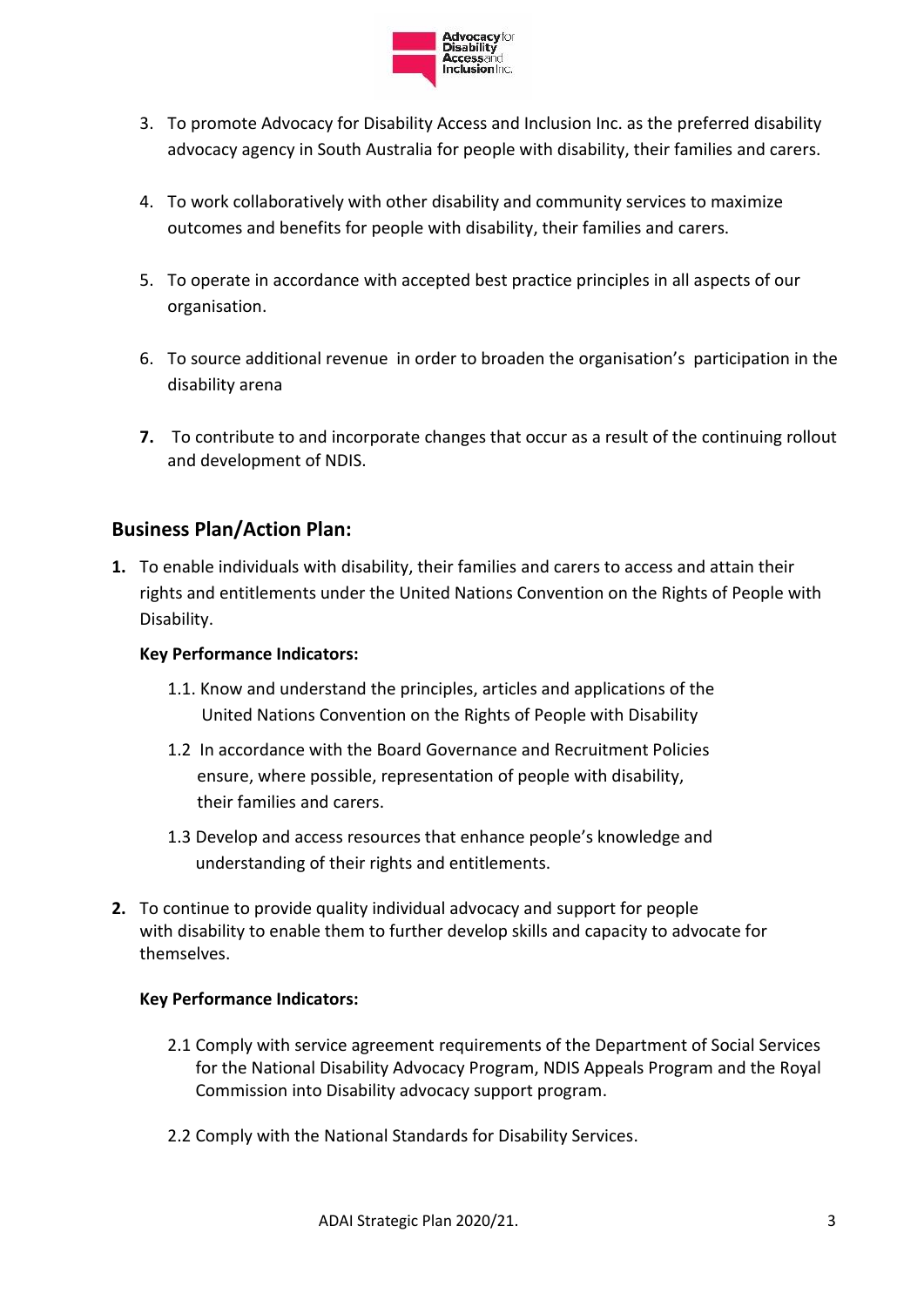

- 2.3 Utilising the individual advocacy model assist people with disability, their families and carers to exercise their rights.
- 2.4 Provide timely and relevant information, advice and referral to enable informed and effective choice and decision making.
- 2.5 Increase and enhance service accessibility by utilising contemporary technology and communication services.
- **3.** To promote Advocacy for Disability Access and Inclusion Inc. as the respected disability advocacy agency in South Australia for people living with disability, their families and carers.

### **Key Performance Indicators:**

- 3.1 Promote ADAI's profile through community information presentations and events, website and social media.
- 3.2 Develop and disseminate promotional material relevant to the work of ADAI or their clients and members.
- **4.** To work collaboratively with other disability and community services to maximise outcomes and benefits for people with disability, their families and carers.

### **Key Performance Indicators:**

- 4.1 Actively participate in networking opportunities that are relevant to people living with disability, their families and/or carers.
- 4.2 Engage with disability and community services to facilitate open dialogue to highlight issues of concern and collaboratively address issues that act as barriers to accessing and attaining services.
- 4.3 Seek opportunities for community outreach services in collocation with key community services across South Australia.
- **5.** To operate in accordance with accepted best practice principles in all aspects of our organisation.

### **Key Performance Indicators:**

- 5.1 Regularly engage in external and internal Quality Assurance audits.
- 5.2 Consistently seek evaluation of services through feedback from clients, staff and other services.
- 5.3 Facilitate staff development and performance reviews and provide ongoing professional development opportunities.

ADAI Strategic Plan 2020/21. 4